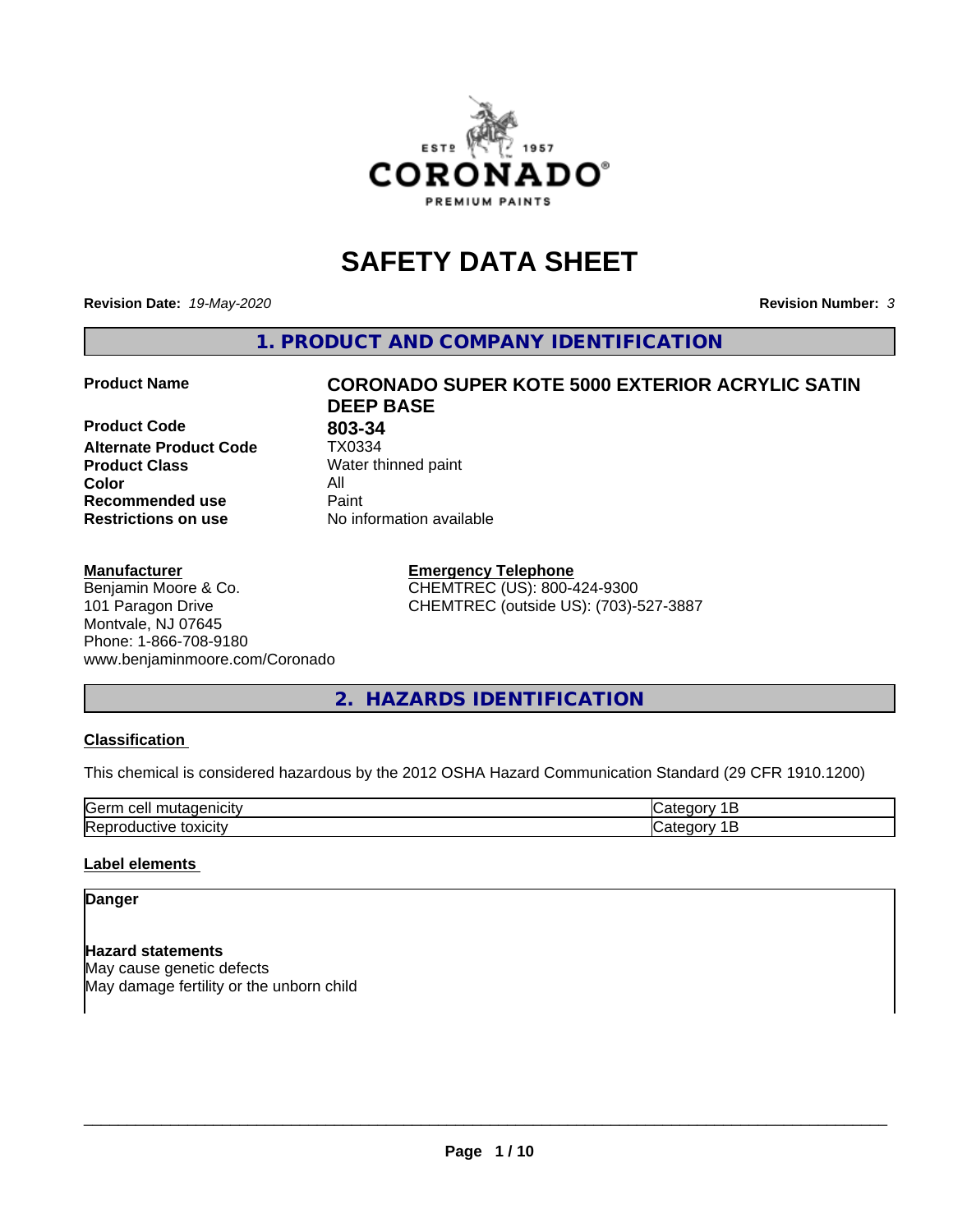

**Appearance** liquid **Odor in the original of the original of the original of the original of the original of the original of the original of the original of the original of the original of the original of the original of t** 

#### **Precautionary Statements - Prevention**

Obtain special instructions before use Do not handle until all safety precautions have been read and understood Use personal protective equipment as required

#### **Precautionary Statements - Response**

IF exposed or concerned: Get medical advice/attention

#### **Precautionary Statements - Storage**

Store locked up

#### **Precautionary Statements - Disposal**

Dispose of contents/container to an approved waste disposal plant

#### **Hazards not otherwise classified (HNOC)**

Not applicable

#### **Other information**

No information available

#### **3. COMPOSITION INFORMATION ON COMPONENTS**

\_\_\_\_\_\_\_\_\_\_\_\_\_\_\_\_\_\_\_\_\_\_\_\_\_\_\_\_\_\_\_\_\_\_\_\_\_\_\_\_\_\_\_\_\_\_\_\_\_\_\_\_\_\_\_\_\_\_\_\_\_\_\_\_\_\_\_\_\_\_\_\_\_\_\_\_\_\_\_\_\_\_\_\_\_\_\_\_\_\_\_\_\_

| <b>Chemical name</b>                         | CAS No.    | Weight-%    |
|----------------------------------------------|------------|-------------|
| Kaolin                                       | 1332-58-7  | $5 - 10$    |
| Titanium dioxide                             | 13463-67-7 | $5 - 10$    |
| Nepheline syenite                            | 37244-96-5 | - 5         |
| Propanoic acid, 2-methyl-, monoester with    | 25265-77-4 | 1 - 5       |
| 2,2,4-trimethyl-1,3-pentanediol              |            |             |
| Propylene glycol                             | 57-55-6    | $-5$        |
| Zinc oxide                                   | 1314-13-2  | $0.5 - 1$   |
| Sodium C14-C16 olefin sulfonate              | 68439-57-6 | $0.1 - 0.5$ |
| Carbamic acid, 1H-benzimidazol-2-yl-, methyl | 10605-21-7 | $0.1 - 0.5$ |
| ester                                        |            |             |

|                       | 4. FIRST AID MEASURES                                                                              |
|-----------------------|----------------------------------------------------------------------------------------------------|
| <b>General Advice</b> | If symptoms persist, call a physician. Show this safety data sheet to the doctor in<br>attendance. |
| <b>Eye Contact</b>    | Rinse thoroughly with plenty of water for at least 15 minutes and consult a<br>physician.          |
|                       |                                                                                                    |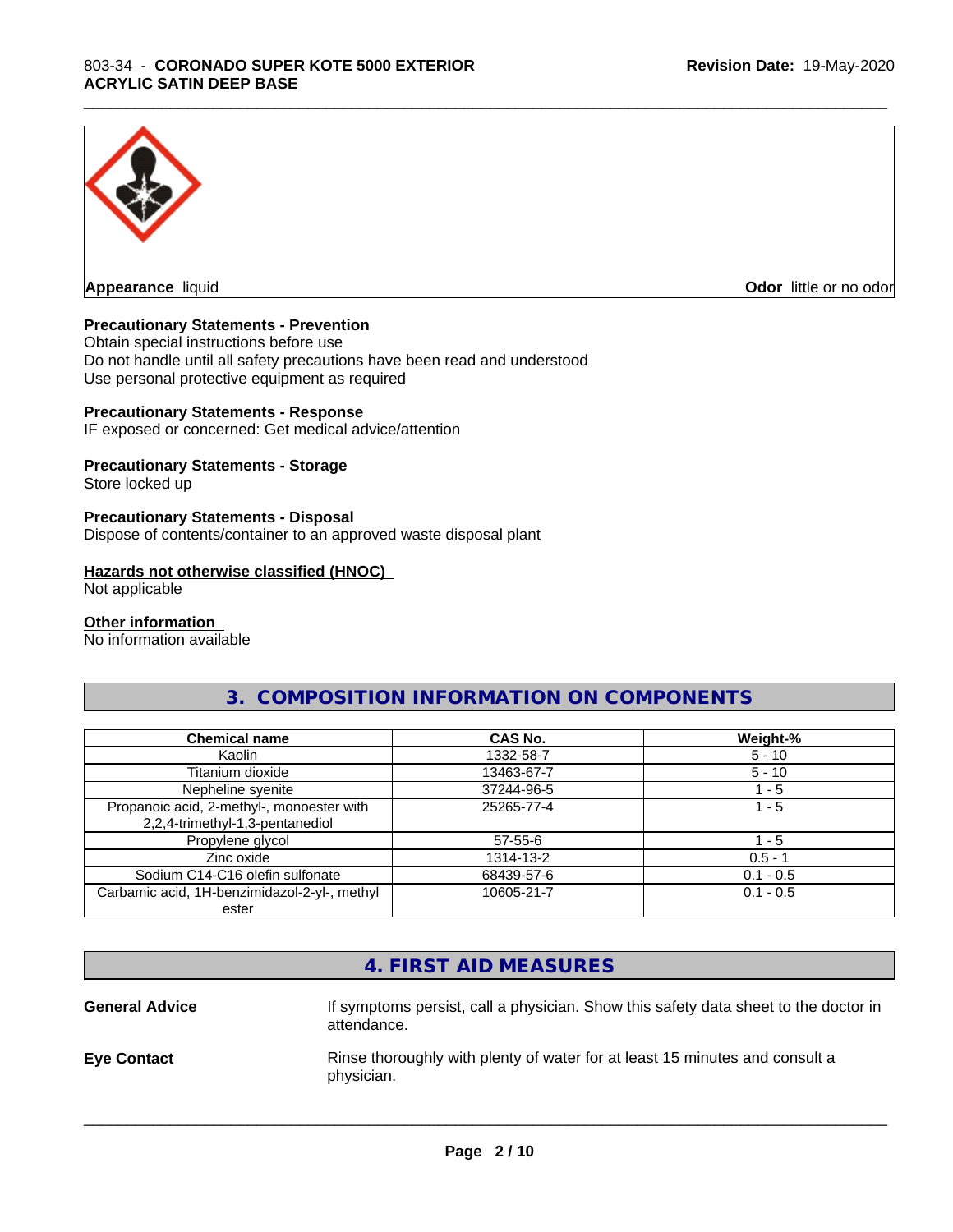| <b>Skin Contact</b>                              | Wash off immediately with soap and plenty of water while removing all<br>contaminated clothes and shoes. |
|--------------------------------------------------|----------------------------------------------------------------------------------------------------------|
| <b>Inhalation</b>                                | Move to fresh air. If symptoms persist, call a physician.                                                |
| Ingestion                                        | Clean mouth with water and afterwards drink plenty of water. Consult a physician<br>if necessary.        |
| <b>Most Important</b><br><b>Symptoms/Effects</b> | None known.                                                                                              |
| <b>Notes To Physician</b>                        | Treat symptomatically.                                                                                   |
|                                                  | 5. FIRE-FIGHTING MEASURES                                                                                |

| <b>Suitable Extinguishing Media</b>                                              | Use extinguishing measures that are appropriate to local<br>circumstances and the surrounding environment.                                   |  |  |
|----------------------------------------------------------------------------------|----------------------------------------------------------------------------------------------------------------------------------------------|--|--|
| Protective equipment and precautions for firefighters                            | As in any fire, wear self-contained breathing apparatus<br>pressure-demand, MSHA/NIOSH (approved or equivalent)<br>and full protective gear. |  |  |
| <b>Specific Hazards Arising From The Chemical</b>                                | Closed containers may rupture if exposed to fire or<br>extreme heat.                                                                         |  |  |
| <b>Sensitivity to mechanical impact</b>                                          | No.                                                                                                                                          |  |  |
| <b>Sensitivity to static discharge</b>                                           | No.                                                                                                                                          |  |  |
| <b>Flash Point Data</b><br>Flash point (°F)<br>Flash Point (°C)<br><b>Method</b> | Not applicable<br>Not applicable<br>Not applicable                                                                                           |  |  |
| <b>Flammability Limits In Air</b>                                                |                                                                                                                                              |  |  |
| Lower flammability limit:<br><b>Upper flammability limit:</b>                    | Not applicable<br>Not applicable                                                                                                             |  |  |
| Health: 2<br>Flammability: 0<br>NFPA                                             | <b>Instability: 0</b><br><b>Special: Not Applicable</b>                                                                                      |  |  |
| <b>NFPA Legend</b><br>0 - Not Hazardous<br>1 - Slightly                          |                                                                                                                                              |  |  |

- 2 Moderate
- 
- 3 High
- 4 Severe

*The ratings assigned are only suggested ratings, the contractor/employer has ultimate responsibilities for NFPA ratings where this system is used.*

*Additional information regarding the NFPA rating system is available from the National Fire Protection Agency (NFPA) at www.nfpa.org.*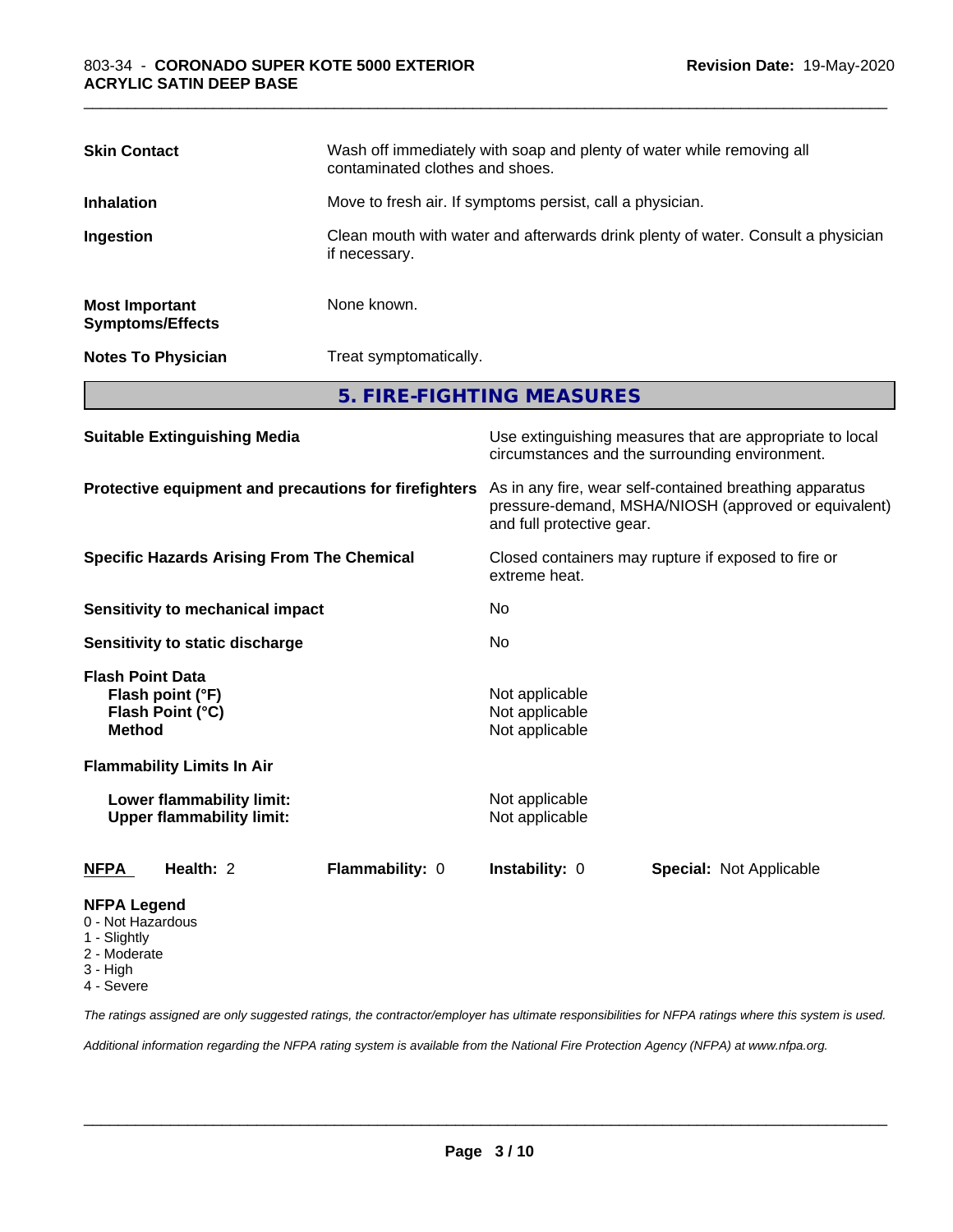|                                  | 6. ACCIDENTAL RELEASE MEASURES                                                                                                                                                   |  |  |
|----------------------------------|----------------------------------------------------------------------------------------------------------------------------------------------------------------------------------|--|--|
| <b>Personal Precautions</b>      | Avoid contact with skin, eyes and clothing. Ensure adequate ventilation.                                                                                                         |  |  |
| <b>Other Information</b>         | Prevent further leakage or spillage if safe to do so.                                                                                                                            |  |  |
| <b>Environmental precautions</b> | See Section 12 for additional Ecological Information.                                                                                                                            |  |  |
| <b>Methods for Cleaning Up</b>   | Soak up with inert absorbent material. Sweep up and shovel into suitable<br>containers for disposal.                                                                             |  |  |
|                                  | 7. HANDLING AND STORAGE                                                                                                                                                          |  |  |
| <b>Handling</b>                  | Avoid contact with skin, eyes and clothing. Avoid breathing vapors, spray mists or<br>sanding dust. In case of insufficient ventilation, wear suitable respiratory<br>equipment. |  |  |
| <b>Storage</b>                   | Keep container tightly closed. Keep out of the reach of children.                                                                                                                |  |  |
| <b>Incompatible Materials</b>    | No information available                                                                                                                                                         |  |  |

## **8. EXPOSURE CONTROLS/PERSONAL PROTECTION**

#### **Exposure Limits**

| <b>Chemical name</b> | <b>ACGIH TLV</b>                                | <b>OSHA PEL</b>            |
|----------------------|-------------------------------------------------|----------------------------|
| Kaolin               | TWA: $2 \text{ mg/m}^3$ particulate matter      | 15 mg/m <sup>3</sup> - TWA |
|                      | containing no asbestos and <1%                  | $5 \text{ mg/m}^3$ - TWA   |
|                      | crystalline silica, respirable particulate      |                            |
|                      | matter                                          |                            |
| Titanium dioxide     | TWA: $10 \text{ mg/m}^3$                        | 15 mg/m $3$ - TWA          |
| Zinc oxide           | STEL: 10 $mg/m3$ respirable particulate         | $5 \text{ mg/m}^3$ - TWA   |
|                      | matter                                          | 15 mg/m <sup>3</sup> - TWA |
|                      | TWA: 2 mg/m <sup>3</sup> respirable particulate |                            |
|                      | matter                                          |                            |

#### **Legend**

ACGIH - American Conference of Governmental Industrial Hygienists Exposure Limits OSHA - Occupational Safety & Health Administration Exposure Limits N/E - Not Established

**Engineering Measures** Ensure adequate ventilation, especially in confined areas.

#### **Personal Protective Equipment**

| <b>Eye/Face Protection</b><br><b>Skin Protection</b><br><b>Respiratory Protection</b> | Safety glasses with side-shields.<br>Protective gloves and impervious clothing.<br>Use only with adequate ventilation. In operations where exposure limits are<br>exceeded, use a NIOSH approved respirator that has been selected by a<br>technically qualified person for the specific work conditions. When spraying the<br>product or applying in confined areas, wear a NIOSH approved respirator<br>specified for paint spray or organic vapors. |
|---------------------------------------------------------------------------------------|--------------------------------------------------------------------------------------------------------------------------------------------------------------------------------------------------------------------------------------------------------------------------------------------------------------------------------------------------------------------------------------------------------------------------------------------------------|
| <b>Hygiene Measures</b>                                                               | Avoid contact with skin, eyes and clothing. Remove and wash contaminated                                                                                                                                                                                                                                                                                                                                                                               |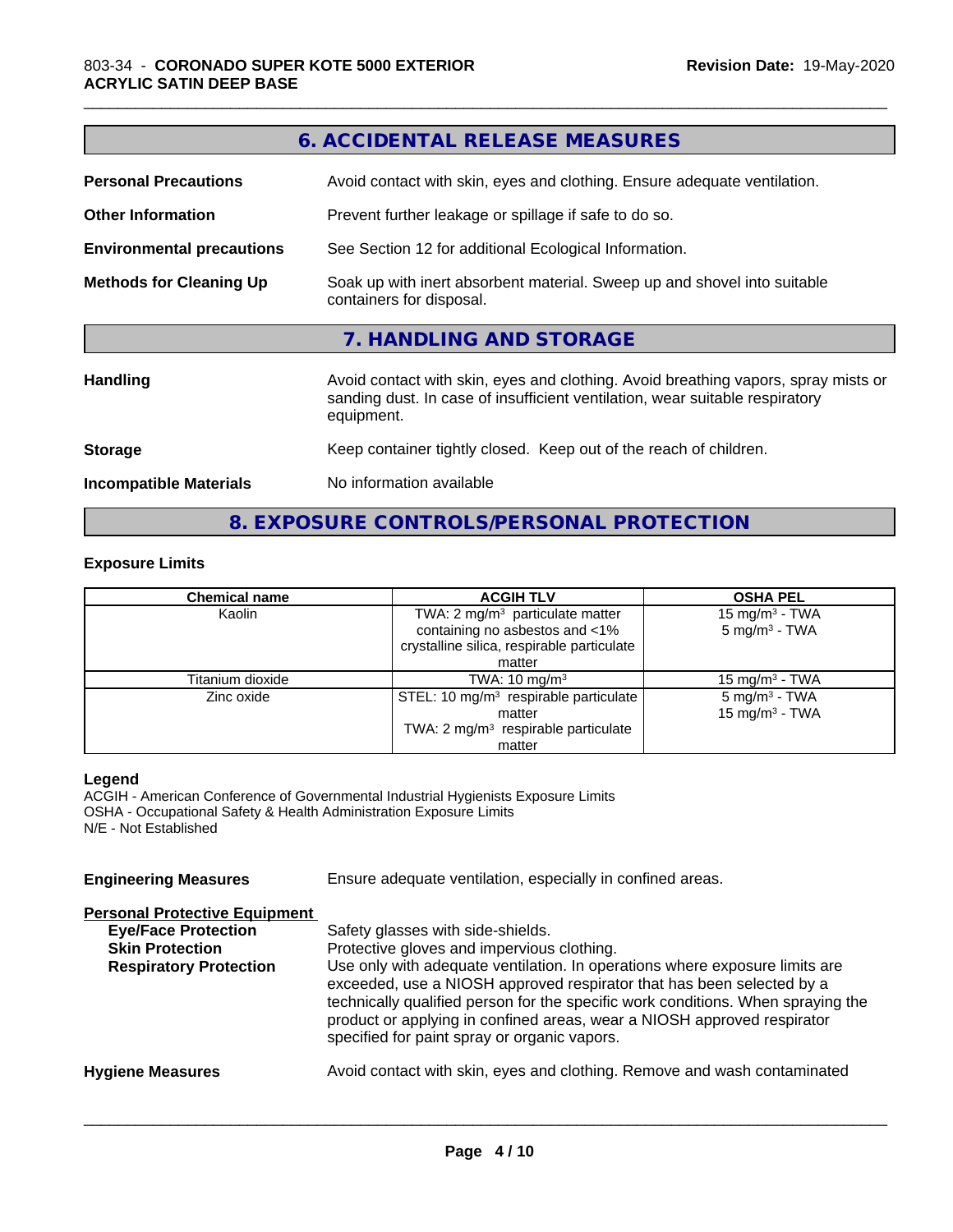clothing before re-use. Wash thoroughly after handling.

\_\_\_\_\_\_\_\_\_\_\_\_\_\_\_\_\_\_\_\_\_\_\_\_\_\_\_\_\_\_\_\_\_\_\_\_\_\_\_\_\_\_\_\_\_\_\_\_\_\_\_\_\_\_\_\_\_\_\_\_\_\_\_\_\_\_\_\_\_\_\_\_\_\_\_\_\_\_\_\_\_\_\_\_\_\_\_\_\_\_\_\_\_

#### **9. PHYSICAL AND CHEMICAL PROPERTIES**

**Appearance** liquid **Odor** little or no odor **Odor Threshold** No information available **Density (Ibs/gal)** 10.0 - 10.1<br> **Specific Gravity** 1.20 - 1.22 **Specific Gravity pH pH**  $\blacksquare$ **Viscosity (cps)** No information available **Solubility(ies)** No information available **Water solubility**<br> **Evaporation Rate**<br> **Evaporation Rate**<br> **Evaporation Rate Vapor pressure** No information available **Vapor density**<br> **We Solid Wit.** % Solids<br>
We have the solid with the solid with the solid with the solid with the solid with the solid with the solid with the solid with the solid with the solid with the solid with the so Wt. % Solids **Vol. % Solids** 25 - 35 **Wt. % Volatiles** 50 - 60 **Vol. % Volatiles VOC Regulatory Limit (g/L)** < 100 **Boiling Point (°F)** 212 **Boiling Point (°C)** 100 **Freezing point (°F)** 32 **Freezing Point (°C) Flash point (°F)**<br> **Flash Point (°C)**<br> **Flash Point (°C)**<br> **Compare Server All Alta Annual Mothematic Not applicable Flash Point (°C) Method**<br> **Flammability (solid. gas)**<br> **Example 2018** Not applicable **Flammability** (solid, gas) **Upper flammability limit:**<br> **Lower flammability limit:** Not applicable Not applicable **Lower flammability limit: Autoignition Temperature (°F)** No information available **Autoignition Temperature (°C)**<br> **Decomposition Temperature (°F)** No information available **Decomposition Temperature (°F) Decomposition Temperature (°C)** No information available<br> **Partition coefficient Partition available Partition coefficient** 

**Evaporation Rate** No information available

#### **10. STABILITY AND REACTIVITY**

| <b>Reactivity</b>                       | Not Applicable                           |
|-----------------------------------------|------------------------------------------|
| <b>Chemical Stability</b>               | Stable under normal conditions.          |
| <b>Conditions to avoid</b>              | Prevent from freezing.                   |
| <b>Incompatible Materials</b>           | No materials to be especially mentioned. |
| <b>Hazardous Decomposition Products</b> | None under normal use.                   |
| Possibility of hazardous reactions      | None under normal conditions of use.     |

#### **11. TOXICOLOGICAL INFORMATION**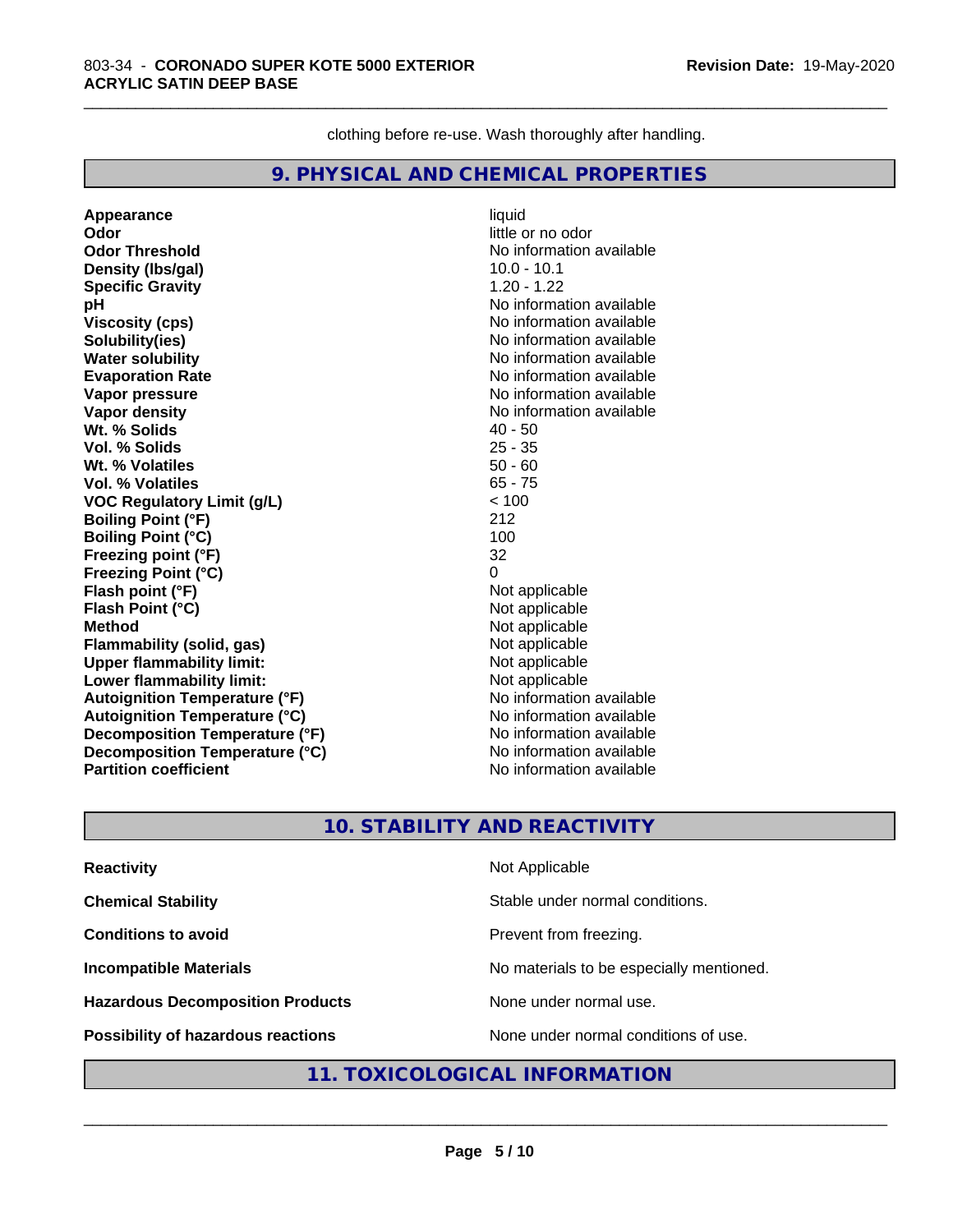| <b>Product Information</b>                                                                                                                                                                                                                                                                                                                         |                                                                                                                                                                                                                                                                                                                                                                                                                                                                                                                                                                                  |  |  |
|----------------------------------------------------------------------------------------------------------------------------------------------------------------------------------------------------------------------------------------------------------------------------------------------------------------------------------------------------|----------------------------------------------------------------------------------------------------------------------------------------------------------------------------------------------------------------------------------------------------------------------------------------------------------------------------------------------------------------------------------------------------------------------------------------------------------------------------------------------------------------------------------------------------------------------------------|--|--|
| Information on likely routes of exposure                                                                                                                                                                                                                                                                                                           |                                                                                                                                                                                                                                                                                                                                                                                                                                                                                                                                                                                  |  |  |
| <b>Principal Routes of Exposure</b>                                                                                                                                                                                                                                                                                                                | Eye contact, skin contact and inhalation.                                                                                                                                                                                                                                                                                                                                                                                                                                                                                                                                        |  |  |
| <b>Acute Toxicity</b>                                                                                                                                                                                                                                                                                                                              |                                                                                                                                                                                                                                                                                                                                                                                                                                                                                                                                                                                  |  |  |
| <b>Product Information</b>                                                                                                                                                                                                                                                                                                                         | No information available                                                                                                                                                                                                                                                                                                                                                                                                                                                                                                                                                         |  |  |
| Symptoms related to the physical, chemical and toxicological characteristics                                                                                                                                                                                                                                                                       |                                                                                                                                                                                                                                                                                                                                                                                                                                                                                                                                                                                  |  |  |
| <b>Symptoms</b>                                                                                                                                                                                                                                                                                                                                    | No information available                                                                                                                                                                                                                                                                                                                                                                                                                                                                                                                                                         |  |  |
|                                                                                                                                                                                                                                                                                                                                                    | Delayed and immediate effects as well as chronic effects from short and long-term exposure                                                                                                                                                                                                                                                                                                                                                                                                                                                                                       |  |  |
| Eye contact<br><b>Skin contact</b><br><b>Inhalation</b><br>Ingestion<br><b>Sensitization</b><br><b>Neurological Effects</b><br><b>Mutagenic Effects</b><br><b>Reproductive Effects</b><br><b>Developmental Effects</b><br><b>Target organ effects</b><br><b>STOT - single exposure</b><br><b>STOT - repeated exposure</b><br>Other adverse effects | May cause slight irritation.<br>Substance may cause slight skin irritation. Prolonged or repeated contact may dry<br>skin and cause irritation.<br>May cause irritation of respiratory tract.<br>Ingestion may cause gastrointestinal irritation, nausea, vomiting and diarrhea.<br>No information available<br>No information available.<br>Suspected of causing genetic defects.<br>May damage fertility or the unborn child.<br>No information available.<br>No information available.<br>No information available.<br>No information available.<br>No information available. |  |  |

#### **Numerical measures of toxicity**

#### **The following values are calculated based on chapter 3.1 of the GHS document**

| ATEmix (oral)          | 78584 mg/kg  |
|------------------------|--------------|
| <b>ATEmix (dermal)</b> | 679699 mg/kg |

#### **Component Information**

| Chemical name                                                                                 | Oral LD50             | Dermal LD50              | Inhalation LC50 |
|-----------------------------------------------------------------------------------------------|-----------------------|--------------------------|-----------------|
| Kaolin<br>1332-58-7                                                                           | $>$ 5000 mg/kg (Rat)  | $>$ 5000 mg/kg (Rat)     |                 |
| Titanium dioxide<br>13463-67-7                                                                | $> 10000$ mg/kg (Rat) | ۰.                       |                 |
| Propanoic acid, 2-methyl-,<br>monoester with<br>2,2,4-trimethyl-1,3-pentanediol<br>25265-77-4 | $=$ 3200 mg/kg (Rat)  | $> 15200$ mg/kg (Rat)    |                 |
| Propylene glycol<br>$57 - 55 - 6$                                                             | $= 20$ g/kg (Rat)     | $= 20800$ mg/kg (Rabbit) |                 |
| Zinc oxide<br>1314-13-2                                                                       | $>$ 5000 mg/kg (Rat)  |                          |                 |
| Sodium C14-C16 olefin sulfonate<br>68439-57-6                                                 | $= 2220$ mg/kg (Rat)  | $>$ 740 mg/kg (Rabbit)   |                 |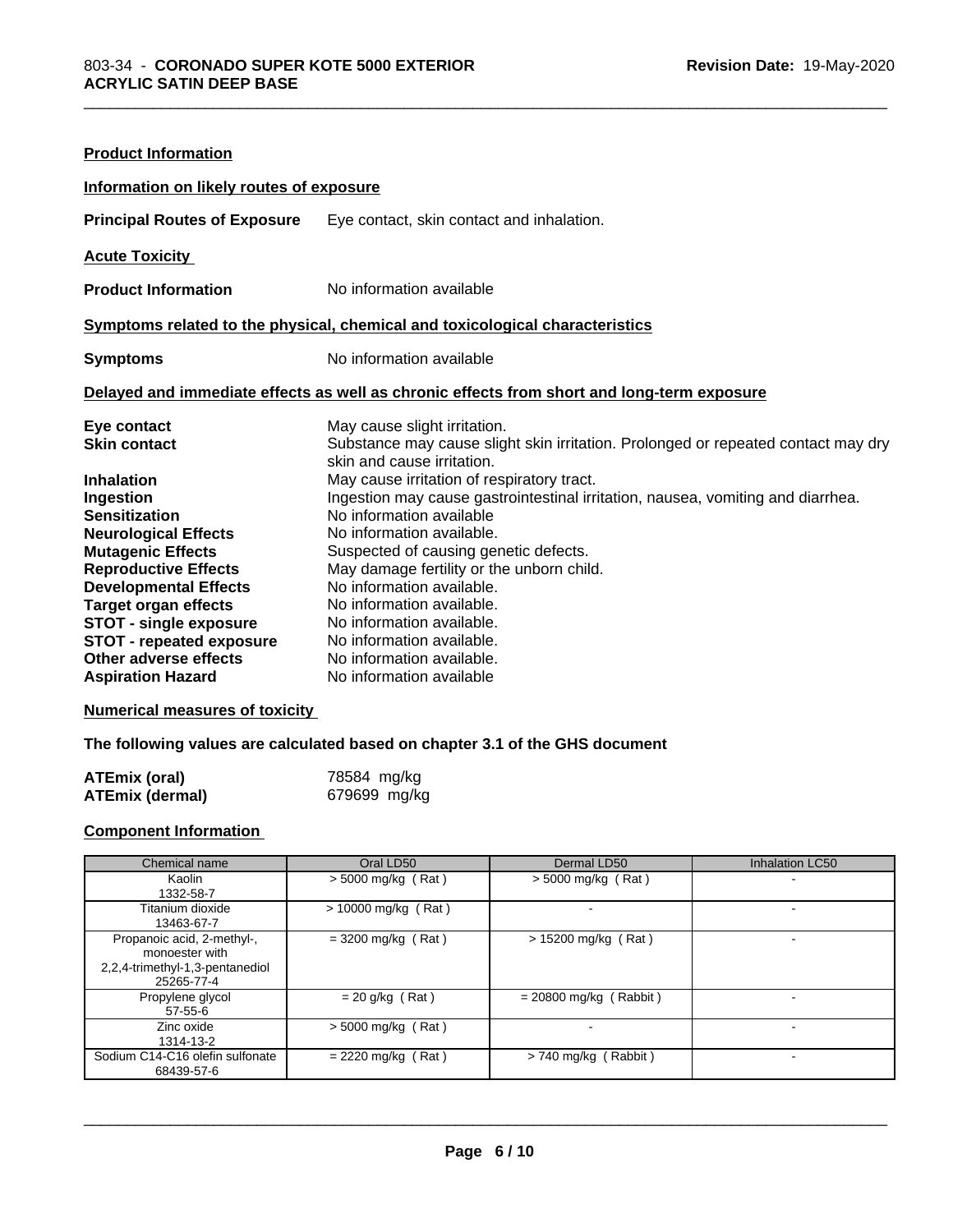| Carbamic acid.                      | > 5050 mg/kg (Rat)   | ⋅ 10000 mg/kg (Rabbit) = 2 g/kg + |  |
|-------------------------------------|----------------------|-----------------------------------|--|
| 1H-benzimidazol-2-yl-, methyl ester | $= 6400$ mg/kg (Rat) | $Rat$ = 8500 mg/kg (Rabbit)       |  |
| 10605-21-7                          |                      |                                   |  |

#### **Chronic Toxicity**

#### **Carcinogenicity**

*The information below indicateswhether each agency has listed any ingredient as a carcinogen:.*

| <b>Chemical name</b>             | <b>IARC</b>                    | <b>NTP</b> | <b>OCU</b><br>∪וכ |
|----------------------------------|--------------------------------|------------|-------------------|
|                                  | .<br>2B<br>: Human<br>Possible |            | Listed            |
| .<br>, dioxide<br><b>itanium</b> | Carcinoɑen                     |            |                   |

• Although IARC has classified titanium dioxide as possibly carcinogenic to humans (2B), their summary concludes: "No significant exposure to titanium dioxide is thought to occur during the use of products in which titanium dioxide is bound to other materials, such as paint."

#### **Legend**

IARC - International Agency for Research on Cancer NTP - National Toxicity Program OSHA - Occupational Safety & Health Administration

**12. ECOLOGICAL INFORMATION**

#### **Ecotoxicity Effects**

The environmental impact of this product has not been fully investigated.

#### **Product Information**

#### **Acute Toxicity to Fish**

No information available

#### **Acute Toxicity to Aquatic Invertebrates**

No information available

#### **Acute Toxicity to Aquatic Plants**

No information available

#### **Persistence / Degradability**

No information available.

#### **Bioaccumulation**

There is no data for this product.

#### **Mobility in Environmental Media**

No information available.

#### **Ozone**

No information available

#### **Component Information**

#### **Acute Toxicity to Fish**

Titanium dioxide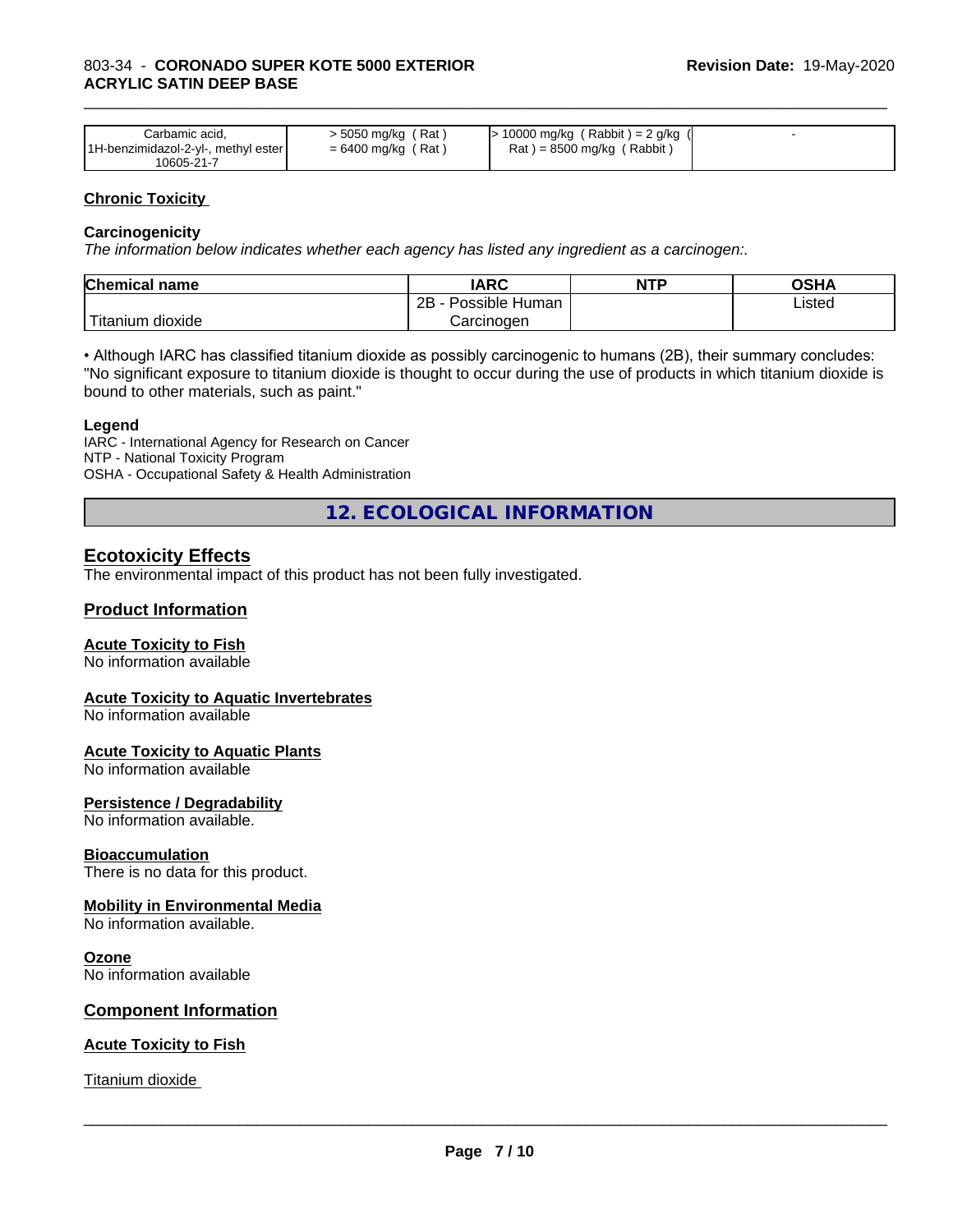#### 803-34 - **CORONADO SUPER KOTE 5000 EXTERIOR ACRYLIC SATIN DEEP BASE**

 $LC50:$  > 1000 mg/L (Fathead Minnow - 96 hr.) Propylene glycol LC50: 710 mg/L (Fathead Minnow - 96 hr.) Carbamic acid, 1H-benzimidazol-2-yl-, methyl ester LC50: 1.5 mg/L (Rainbow Trout - 96 hr.)

#### **Acute Toxicity to Aquatic Invertebrates**

#### Propylene glycol EC50: > 10000 mg/L (Daphnia magna - 24 hr.) Carbamic acid, 1H-benzimidazol-2-yl-, methyl ester LC50: 0.22 mg/L (water flea - 48 hr.)

#### **Acute Toxicity to Aquatic Plants**

No information available

|                                  | 13. DISPOSAL CONSIDERATIONS                                                                                                                                                                                               |
|----------------------------------|---------------------------------------------------------------------------------------------------------------------------------------------------------------------------------------------------------------------------|
| <b>Waste Disposal Method</b>     | Dispose of in accordance with federal, state, and local regulations. Local<br>requirements may vary, consult your sanitation department or state-designated<br>environmental protection agency for more disposal options. |
|                                  | 14. TRANSPORT INFORMATION                                                                                                                                                                                                 |
| <b>DOT</b>                       | Not regulated                                                                                                                                                                                                             |
| <b>ICAO/IATA</b>                 | Not regulated                                                                                                                                                                                                             |
| <b>IMDG / IMO</b>                | Not regulated                                                                                                                                                                                                             |
|                                  | <b>15. REGULATORY INFORMATION</b>                                                                                                                                                                                         |
| <b>International Inventories</b> |                                                                                                                                                                                                                           |
|                                  |                                                                                                                                                                                                                           |

\_\_\_\_\_\_\_\_\_\_\_\_\_\_\_\_\_\_\_\_\_\_\_\_\_\_\_\_\_\_\_\_\_\_\_\_\_\_\_\_\_\_\_\_\_\_\_\_\_\_\_\_\_\_\_\_\_\_\_\_\_\_\_\_\_\_\_\_\_\_\_\_\_\_\_\_\_\_\_\_\_\_\_\_\_\_\_\_\_\_\_\_\_

| <b>TSCA: United States</b> | Yes - All components are listed or exempt. |
|----------------------------|--------------------------------------------|
| DSL: Canada                | Yes - All components are listed or exempt. |

#### **Federal Regulations**

#### **SARA 311/312 hazardous categorization**

| Acute health hazard               | N٥  |
|-----------------------------------|-----|
| Chronic Health Hazard             | Yes |
| Fire hazard                       | Nο  |
| Sudden release of pressure hazard | Nο  |
| Reactive Hazard                   | N٥  |

#### **SARA 313**

Section 313 of Title III of the Superfund Amendments and Reauthorization Act of 1986 (SARA). This product contains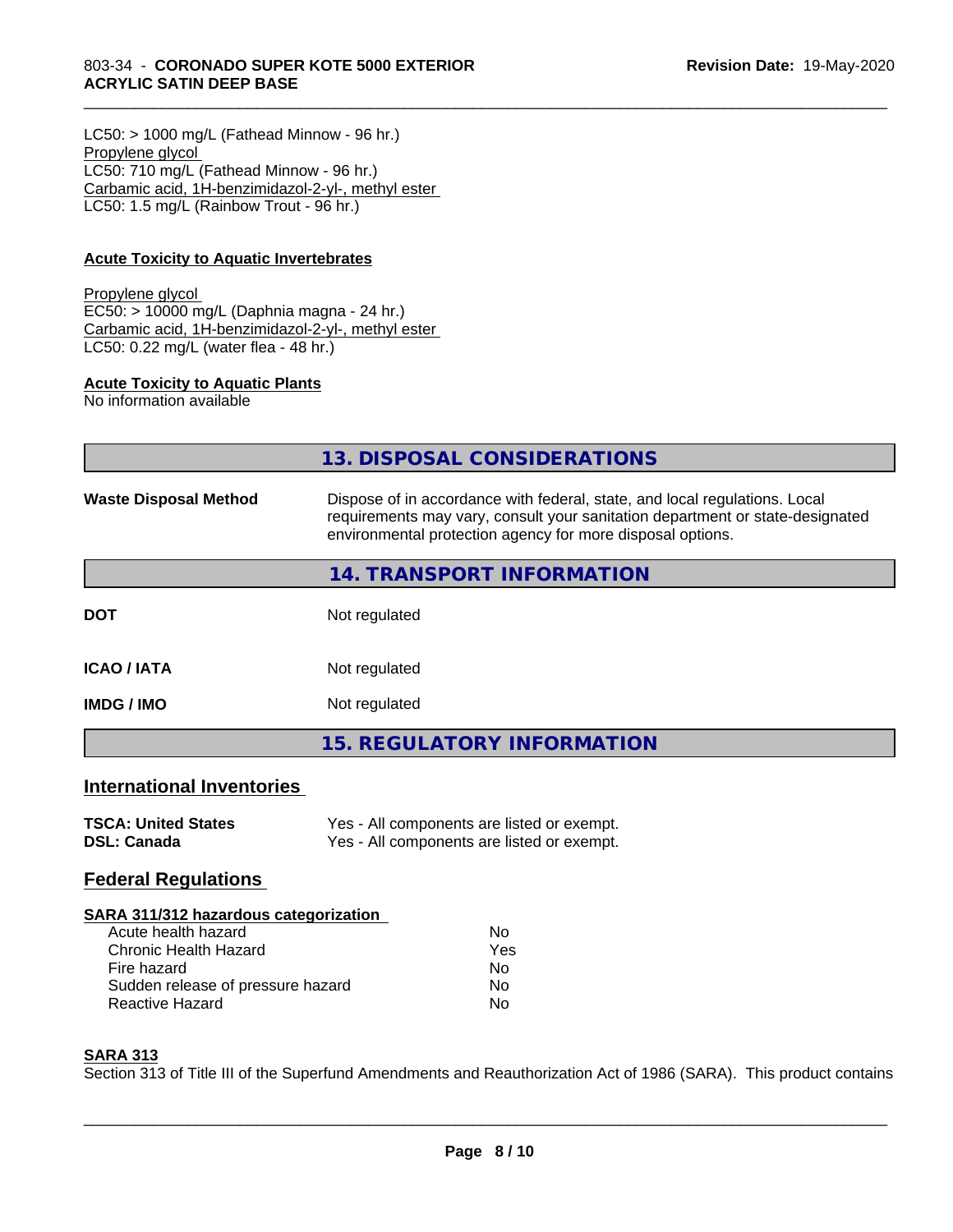a chemical or chemicals which are subject to the reporting requirements of the Act and Title 40 of the Code of Federal Regulations, Part 372:

\_\_\_\_\_\_\_\_\_\_\_\_\_\_\_\_\_\_\_\_\_\_\_\_\_\_\_\_\_\_\_\_\_\_\_\_\_\_\_\_\_\_\_\_\_\_\_\_\_\_\_\_\_\_\_\_\_\_\_\_\_\_\_\_\_\_\_\_\_\_\_\_\_\_\_\_\_\_\_\_\_\_\_\_\_\_\_\_\_\_\_\_\_

*None*

#### **Clean Air Act,Section 112 Hazardous Air Pollutants (HAPs) (see 40 CFR 61)**

This product contains the following HAPs:

*None*

#### **US State Regulations**

#### **California Proposition 65**

**A WARNING:** Cancer and Reproductive Harm– www.P65warnings.ca.gov

#### **State Right-to-Know**

| <b>Chemical name</b>                  | <b>Massachusetts</b> | <b>New Jersey</b> | Pennsylvania |
|---------------------------------------|----------------------|-------------------|--------------|
| Kaolin                                |                      |                   |              |
| Titanium dioxide                      |                      |                   |              |
| Carbamic acid, 1H-benzimidazol-2-yl-, |                      |                   |              |
| methyl ester                          |                      |                   |              |

#### **Legend**

X - Listed

#### **16. OTHER INFORMATION**

| HMIS | Health: $2^*$ | <b>Flammability: 0</b> | <b>Reactivity: 0 PPE: -</b> |  |
|------|---------------|------------------------|-----------------------------|--|
|      |               |                        |                             |  |

#### **HMIS Legend**

- 0 Minimal Hazard
- 1 Slight Hazard
- 2 Moderate Hazard
- 3 Serious Hazard
- 4 Severe Hazard
- \* Chronic Hazard

X - Consult your supervisor or S.O.P. for "Special" handling instructions.

*Note: The PPE rating has intentionally been left blank. Choose appropriate PPE that will protect employees from the hazards the material will present under the actual normal conditions of use.*

*Caution: HMISÒ ratings are based on a 0-4 rating scale, with 0 representing minimal hazards or risks, and 4 representing significant hazards or risks. Although HMISÒ ratings are not required on MSDSs under 29 CFR 1910.1200, the preparer, has chosen to provide them. HMISÒ ratings are to be used only in conjunction with a fully implemented HMISÒ program by workers who have received appropriate HMISÒ training. HMISÒ is a registered trade and service mark of the NPCA. HMISÒ materials may be purchased exclusively from J. J. Keller (800) 327-6868.*

 **WARNING!** If you scrape, sand, or remove old paint, you may release lead dust. LEAD IS TOXIC. EXPOSURE TO LEAD DUST CAN CAUSE SERIOUS ILLNESS, SUCH AS BRAIN DAMAGE, ESPECIALLY IN CHILDREN. PREGNANT WOMEN SHOULD ALSO AVOID EXPOSURE.Wear a NIOSH approved respirator to control lead